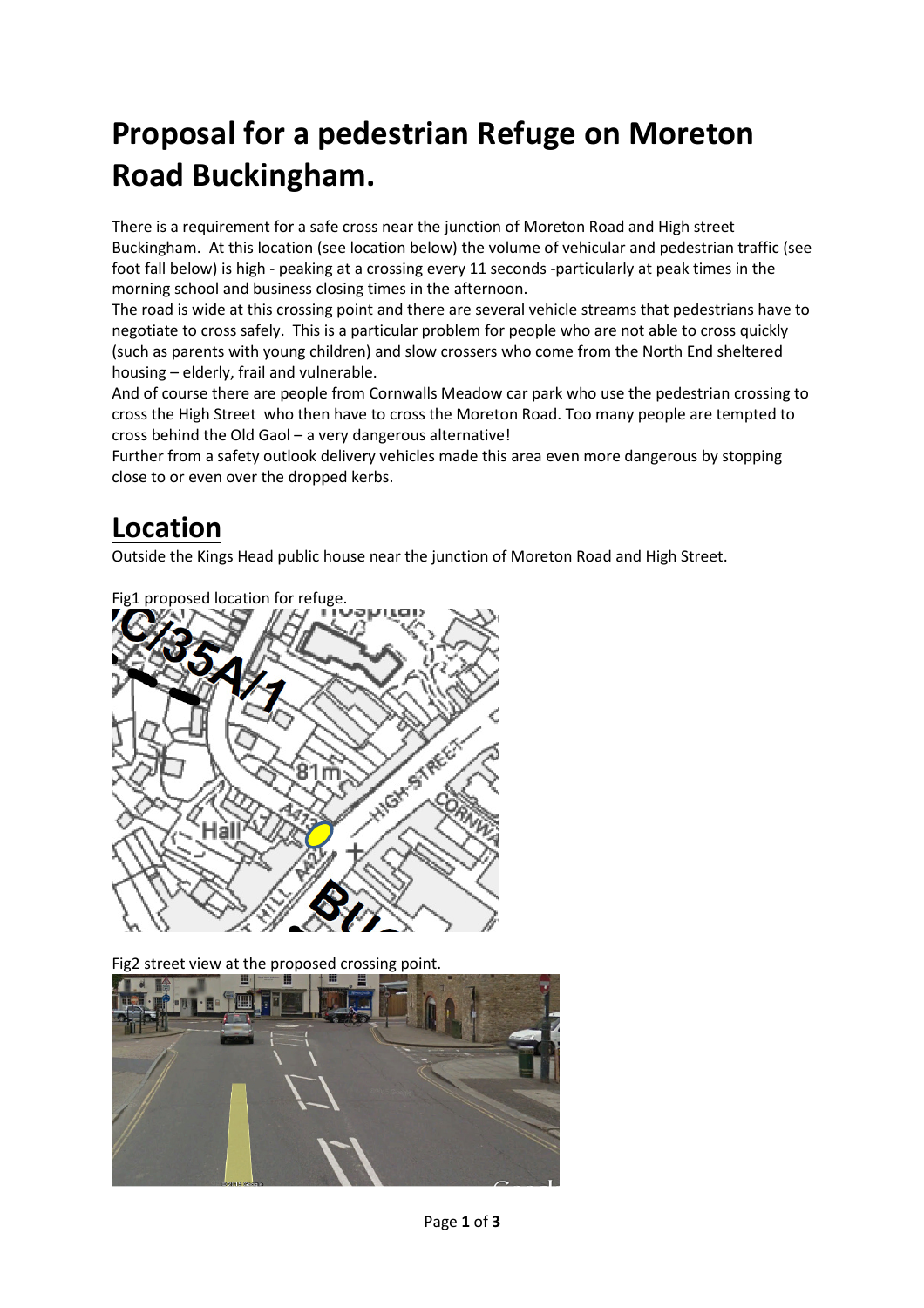## **Type**

- **Location** crossing point outside Kings Head pub already has dropped kerbs.
- **Type** of crossing an island refuge may be possible. There are already hatch marks in the centre of the road. There is enough footpath room on the town centre side to widen the road if this was needed. If because of the width of the road an island refuge was not possible then Pelican or zebra would have to be the alternative.
- **Foot Traffic**
- Extensively used serving all directions (see section footfall)

#### **Examples**





Fig4



- Refuge islands must be a minimum of 1.2 meters wide, however this is usually raised to 1.8 meters in Bristol to accommodate pushchairs and wheelchairs more easily
- Normally, road widths must be at least  $4$  to 4.5 meters either side of the refuge (if the location is on a bend and large motor vehicles are expected, this must be increased)
- Parking restrictions may need to be imposed on approach and near to the refuge